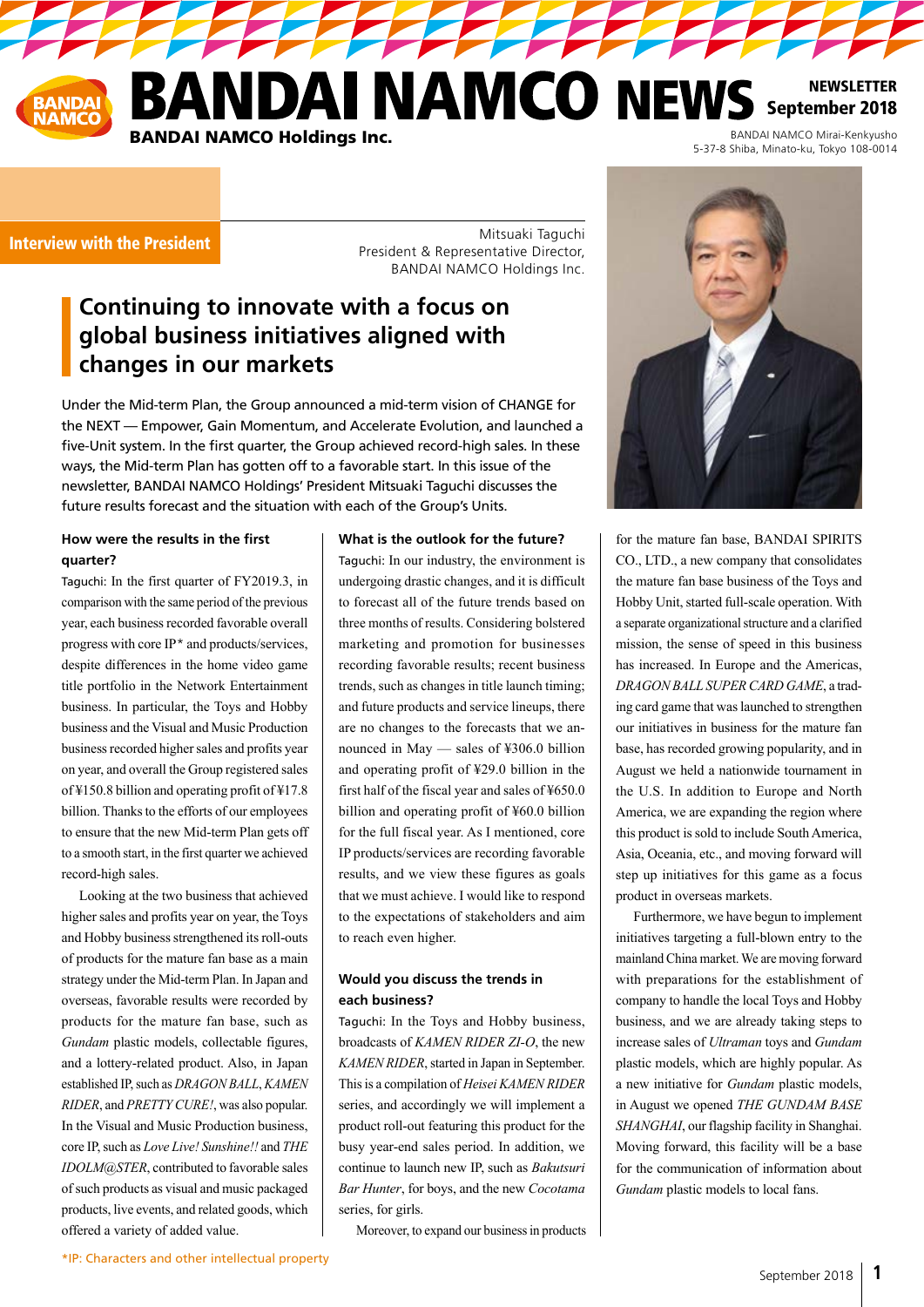

## **What is the situation in the Network Entertainment business?**

Taguchi: In network content, the eagerly awaited new title *DRAGON BALL Legends* made a smooth start, surpassing 10 million downloads in the first month. Also, stable popularity was maintained by existing core titles in Japan and overseas, such as titles in the *DRAGON BALL Z DOKKAN BATTLE*, *ONE PIECE Treasure Cruise*, and *THE IDOLM@STER* series. For existing titles, we are using data analysis and devoting resources to marketing and operations activities aligned with the characteristics of fans in each region in order to ensure that consumers can enjoy them for longer periods of time. For newly launched titles, we will conduct planning and development with an enhanced focus on quality and work to meet the expectations of fans.

> Taguchi: At the Anime Expo, in addition to the *Gundam* live-action film that I mentioned, a number of other BANDAI NAMCO initiatives were also at the center of attention, such as product exhibitions, promotions, and live events for *Love Live! Sunshine!!* and *THE IDOLM@STER*. By going the event site, I once again understood the popularity and visibility of Japanese IP. I also realized that, in order to compete with other companies in huge overseas markets, we will need to look closely at local fans, share local information on a Groupwide basis, and concentrate the power of the ALL BANDAI NAMCO concept. This will not be easy, but I believe that it will be worthwhile. Announcing the production of a live-action<br>Mobile Suit Gundam film

Also, with *enza*, which is new platform launched in April, primarily for browser games using HTML5, we commenced full-scale promotional initiatives from the summer. These include the appointment of soccer player Yuto Nagatomo as an official supporter of *DRAGON BALL Z BUCCHIGIRI MATCH*. A special feature of *enza* is that it leverages a variety of initiatives involving collaboration across Group Units, and we are excited about the potential of *enza* going forward.

### **Product roll-out initiatives targeting overseas fans are also being stepped up for** *DRAGON BALL***.**

Taguchi: We participated as a Group in the DRAGON BALL NORTH AMERICA TOUR. This event, which enabled consumers to experience the worldview of *DRAGON BALL*, was held in seven cities in North America from July. At the event site, we conducted promotions of core products and services, such as figures, cards, network content, and home video games. Moving forward, while fostering close collaboration with animation production, we will continue working to roll out products and services that earn the support of fans around the world for many years.

#### **President Taguchi, I heard that you visited the Anime Expo.**

also increase the speed with which we address services and experiences that utilize new technologies and devices. Moving forward, the BANDAI NAMCO Group will continue to take on the challenges of products, services, and businesses that are aligned with the times.

### **Finally, do you have a message for readers?**

Taguchi: The BANDAI NAMCO Group aims to provide "Dreams, Fun and Inspiration" to people around the world through our products and services, and our vision is to become "the Leading Innovator in Global Entertainment." Our products and services are not essential for life, but they are indispensable parts of people's lives. Moving forward, we will have a sense of pride and responsibility about our work in entertainment, and we will continue to implement initiatives with a focus on the future as we strive to provide products and services that are always aligned with the times. I am enthusiastic about the future of the BANDAI NAMCO Group.



CD PROJEKT®, The Witcher®, Geralt® are registered trademarks of CD PROJEKT Capital Group. The Witchergame © CD PROJEKT S.A. Developed by CD PROJEKT S.A. All rights reserved. SOULCALIBUR™ VI © BANDAI NAMCO Entertainment Inc.

# **Each Unit is advancing initiatives aligned with the main strategies in the Mid-term Plan.**

## **What are the trends in home video games?**

Taguchi: Home video games are registering favorable results, centered on overseas markets. Going forward, we will launch worldwide titles, such as *SOULCALIBUR VI* and *NARUTO TO BORUTO: Shinobi Striker*. Furthermore, in the first quarter we continued to record favorable sales of *DARK SOULS* series products and *DRAGON BALL FighterZ* products, especially in Europe and the Americas. As with network content, we will implement ongoing communications initiatives and promotional events to ensure that these also become longlived products. In addition, e-sports has become a topic of conversation as a new type of competition that utilizes games. In e-sports, we will aggressively implement initiatives for tournaments using such products as *TEKKEN7* and *DRAGON BALL FighterZ* in order to expand the base of players.

### **Would you discuss the situation in the Real Entertainment and Visual and Music Production businesses?**

Taguchi: In the first quarter, results in the Real Entertainment business did not reach the level of the same period in the previous year, when sales at existing facilities in Japan were strong. However, we are working to invigorate facilities through such means as original campaigns and prizes. Moreover, we are moving forward with the establishment of "venues" at which consumers can experience fun that leverages the distinctive capabilities of BANDAI NAMCO. These include *VS PARK*, a variety sports facility that was opened in Osaka and has become popular. As we move forward we will continue to open "venues" that draw on our distinctive strengths, such as opening a *VR ZONE* flagship facility in Osaka and the No. 2 *TONDEMI*, a popular new format.

In amusement machines, in the previous year our initiatives were centered on the development of VR-related equipment, but in FY2019.3 we will launch new products in popular series, such as *Mobile Suit Gundam: Extreme Vs.* and *Wangan Midnight*. In this way, we will leverage synergies with facilities.

In Visual and Music Production, *IDOLiSH7*, an IP that originated from network content, has generated not only a popular game but also successful coordinated roll-outs of video products, music, and live events. Accordingly, it has attracted further attention among young women, and we recently decided to produce a second season of TV animation. The ability to develop IP along both digital and real axes is a distinctive strength of BANDAI NAMCO. By leveraging this experience and know-how and working in collaboration with external partners, we will continue to produce a wide range of IP and aim to maximize IP value. In addition, for China, which we have positioned as focus region for the Group, we have started initiatives for local fans, such as offering online distribution of animation songs and holding live events.



 THE *GUNDAM BASE SHANGHAI* was opened in Shanghai. *SOULCALIBUR VI*, a worldwide title ©創通・サンライズ

#### **What is the status of the new IP Creation Unit?**

Taguchi: In regard to IP creation, Group companies and partner companies are working together to create new IP. At the same time, we are also taking steps to increase the recognition of existing IP. Recently, at the Anime Expo in the U.S., which is one of the largest animation events in North America, we announced that we would cooperate with *Legendary*, a film company, in the joint development of a live-action *Mobile Suit Gundam*  film. This news drew considerable attention.

*Gundam* has made well-received guest appearances in *Pacific Rim: Uprising*, a film released this year and produced by *Legendary*, and in *Ready Player One*, which was directed by Steven Spielberg. We are also advancing these types of initiatives to leverage the appeal of IP brands around the world for *Cowboy Bebop*. If we succeed in linking these initiatives to increases in IP recognition and value and to the establishment of a foundation for the rollout of Group products, then we will also implement similar initiatives for other IP in the future.

# **Having a sense of pride and responsibility about working in entertainment**

## **How was the General Meeting of Shareholders?**

Taguchi: At the General Meeting of Shareholders held in June, we received a range of opinions and questions, and I think that we were able to communicate with our shareholders. At the same time, I was able to directly experience the scale of the expectations for our future products and services, as well as for the Group itself. Accordingly, I would like to see all Group employees earnestly working together so that we can meet those expectations.

### **Please discuss your enthusiasm for the future.**

Taguchi: The Mid-term Vision — CHANGE for the NEXT: Empower, Gain Momentum, and Accelerate Evolution — incorporates the idea that, in an operating environment undergoing dramatic change, we too must continue to change, without being bound by current business models and established ideas. In accordance with this vision, each Unit will determine how it can best adapt to market changes, and on that basis advance a range of initiatives. In addition to initiatives for the creation of new IP, we will take aggressive steps for established IP as well in order to foster entirely new innovation that is aligned with the times and also reflects a focus on worldwide business initiatives.

We must take action now to ensure that the BANDAI NAMCO Group can leverage its market presence and continue to record sustained

*Mobile Suit Gundam* film